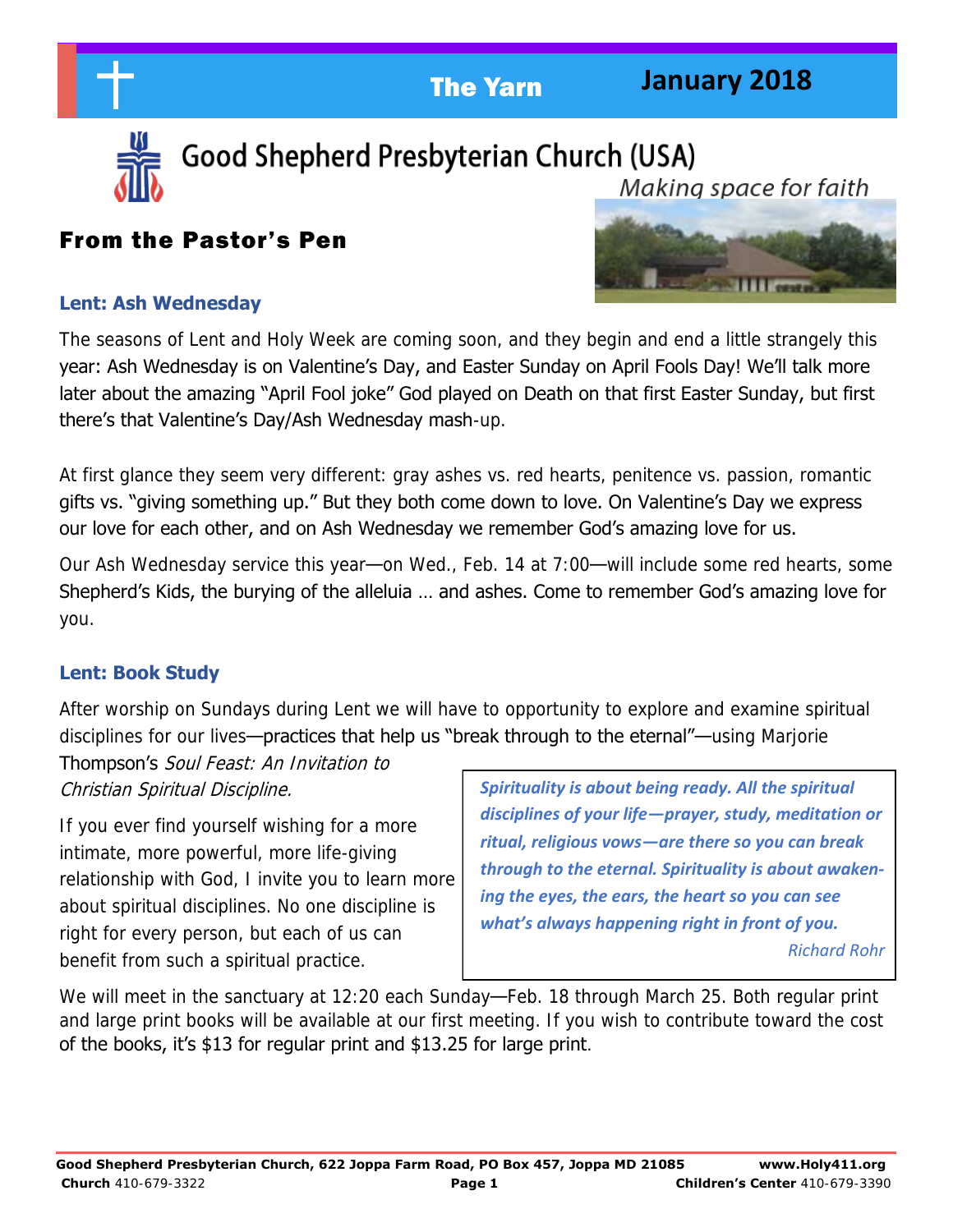

# From the Pastor's Pen, Continued

#### **Where We Are in the Call Process**

It's good to remind ourselves periodically of how we're doing with our interim time. Here's what's next:

Ministry Assessment:

We will complete our third congregational gathering ("the future" on Feb. 11).

The team that's planned these sessions will write a report about what we've learned through our three gatherings.

Session and the presbytery's Committee on Ministry will approve the report.

Form a Pastor Nominating Committee (PNC)

GSPC's Nominating Committee, chaired by Soung Hee Baranowski, will meet within the next couple of weeks to start building a slate of nominees for this group. (Self-nominations are welcomed please see me, Soung Hee, or Jerry Tish if you think you'd like to serve on the PNC.)

Once the slate is completed, and after the Ministry Assessment Report is approved, the congregation will vote on the PNC.

Set the PNC to Work!

# Congregational Gathering February 11, 2018



### **At our February 11 Congregational Gathering (focusing on our future), we'll be asking you to answer the following questions. Please take some time to consider them before the gathering**.

- 1. Good Shepherd's Mission Statement is "Changing Lives and Growing in God's Love." Is this a good Mission Statement for this church? Would you want to change it in any way?
- 2. What are Good Shepherd's strengths? What excites you about the church?
- 3. What realistic goals would you like to see the congregation set for the next five years? Ten years?
- 4. What characteristics do we want/need in our next pastor?
- 5. Understanding that the church's future depends not just on the congregation as a whole but on each of us individually: (a) In what ways could you personally be seen as blocking change/growth; and (b) What are you willing to do personally to make growth happen in the church?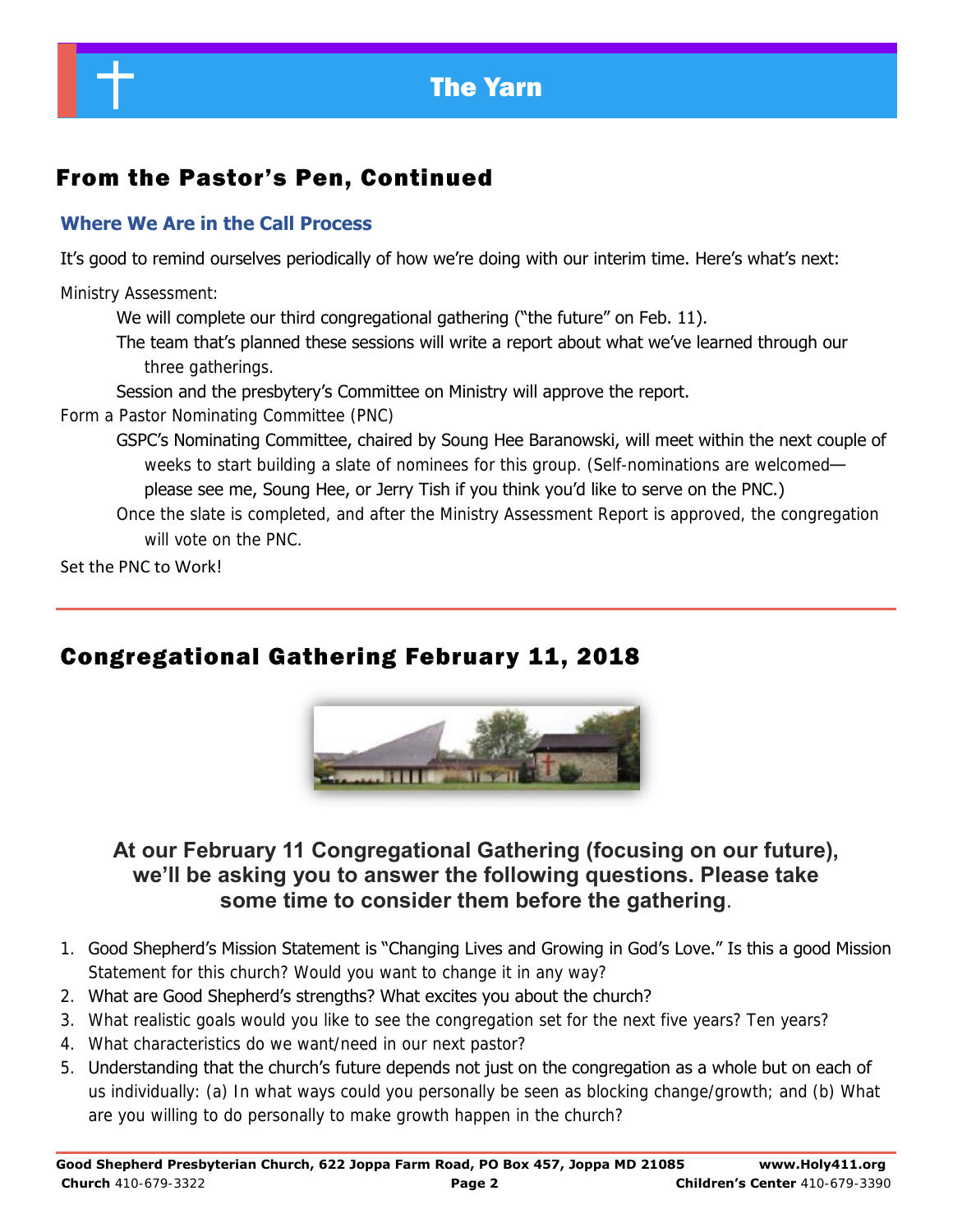

## Women's Bible Study



**GOING OUT TO LUNCH** 

Thursday, February 8, 2018  $-$  10:00 - 11:30-Upper Room

**Cloud of Witnesses: The Community of Christ in Hebrews** 

**BIBLE STUDY-LESSON 6– In Community with the Reality of the Present** 

**Do you recognize that cross-bearing is something you share with Jesus, and that Jesus stands with you in your pain?** 

**READ THE FOLLOWING: Hebrews 2:10-18 and 10:34-35; Mark 8:31-38** 

**KEY IDEA: Lesson 6 considers how communities of faith support each other during troubled times. Hebrews was written to a people suffering under persecution.** 

**PRAYER LEADER: Delores HOSPITALITY: Elaine and Ellie** 

**CLOUD OF WITNESSES: Mary Kaye** 

## **RANDOM ACTS OF KINDNESS**

## Women's Hummingbird Project—Pillowcase Dressmaking



**Thursday, February 22nd -Thursday, March 1st—Thursday, March 22nd**

#### **10:00 – 12:00—Upper Room**

It's that time of the year again when the ladies of Good Shepherd gather together to construct adorable dresses made from pillowcases to be sent to missions in Haiti and various African countries. **All** are invited to participate. **You don't have to bring anything, just your sense of fun, whimsy, creative spirit and fellowship**. There's something for everyone to do. (iron, pin, decorate, sew, inspect).

This will be our sixth and final year for this ministry. Over the years we have produced approximately 340 dresses which have gone to Haiti, Africa (twice), Honduras and Native American girls of the Pine Ridge Reservation in South Dakota. Let's make this the best year ever!!

#### **If you have any questions, please contact Joan Pugh 679-8458 – [jpugh679@aol.com](mailto:jpugh679@aol.com) or**

**Mary Kaye Kent – 410-942-0830 mkayekent@gmail.co[m](mailto:mkayekent@gmail.com)**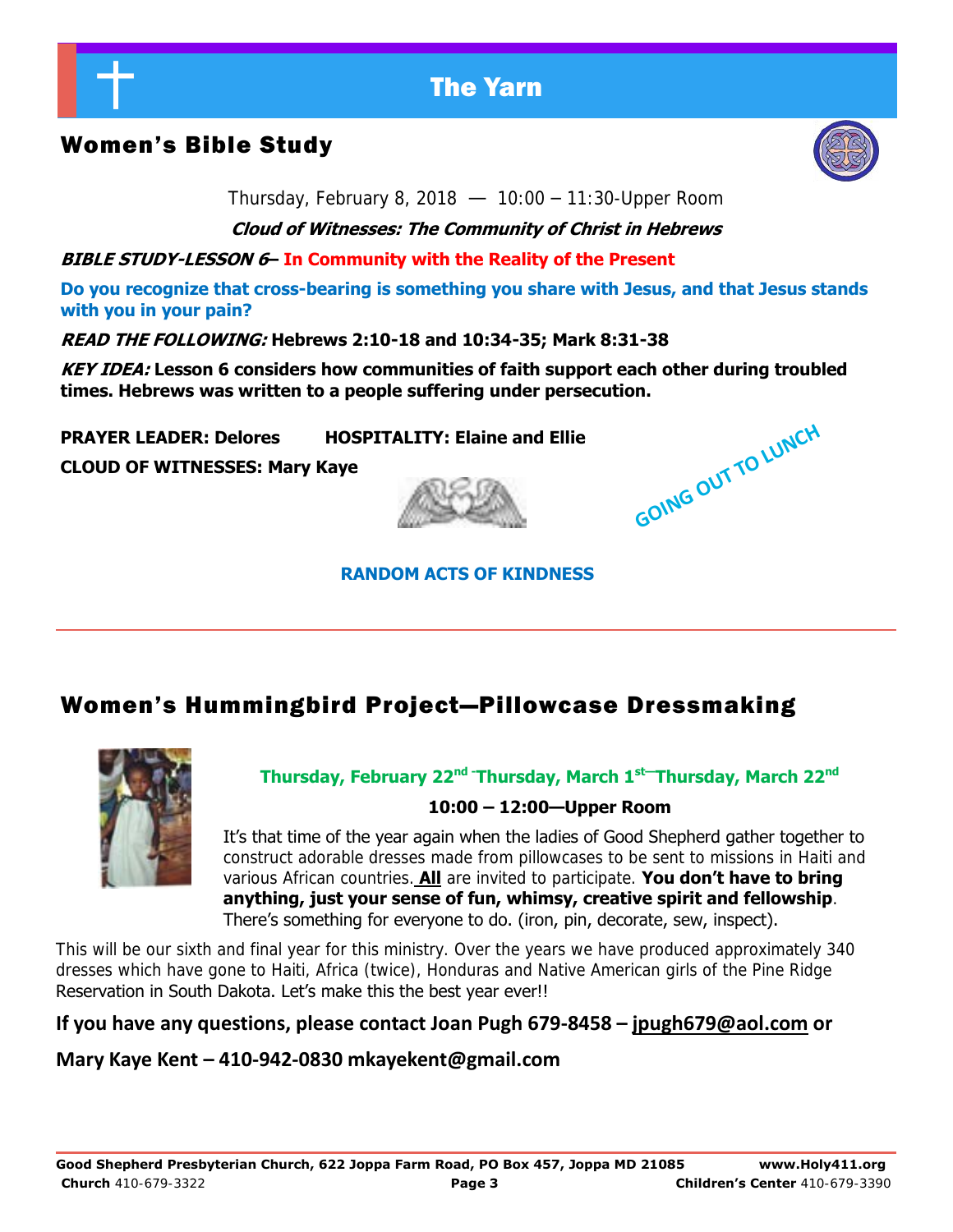

# Sharing Table

 Dear Good Shepherd members and friends. Feb 10, 2018 is our first date to serve the guests at The Sharing Table (Prince of Peace Catholic Church, 2600 Willoughby Beach Road, Edgewood; about a block beyond Edgewood High School.)



We need your participation to make this ministry a success. A few of our regular participants we know will not be available this time; so we really need others to volunteer their time and talents to ensure the success of our service.

Should you be willing to prepare a casserole, the pans and recipe are located behind the door in the Church Office. If you do not care to prepare casseroles, but would be willing to assist in serving the meal, you need to know the following:

- 1. Sign up on the schedule sheet on the bulletin board in the hallway.
- 2. The time to arrive at Prince of Peace (useing the entrance on the backside of the church via the parking lot) is 10 am.
- 3. The first items of business will be to set up the dining hall and get the meal items prepared.
- 4. Meal service starts at 11:30 a.m. and ends at 1 p.m.
- 5. After serving the meal, we must then clean the dining hall and kitchen.

If you feel you would not be able to stay the entire time, but could assist with the cleaning at the end of the day, you should indicate that and your arrival time would be 1:00 p.m.

#### The Women's Group will again celebrate Valentine's Day with special gifts for the guests.

We do hope you will consider joining us for this very special service for those in our community who benefit from it. Our next date of service will be August 11, 2018.

We still have one more Sunday (February 4) to collect new or gently worn clothing and toiletries for the Sharing Table. Thanks to all who have already brought in donations for this day!!!

### Coffee Hour Update

**\_\_\_\_\_2nd Sunday EVERY Month** 

**\_\_\_\_\_3rd Sunday EVERY Month** 

**\_\_\_\_\_4th Sunday EVERY Month** 

**\_\_\_\_\_Any Team That Needs Help** 

**NAME\_\_\_\_\_\_\_\_\_\_\_\_\_\_\_\_\_\_\_\_\_\_\_\_\_\_\_\_\_\_\_\_\_\_\_** 

**Please Print** 

**Bring this form to church with you and leave this in your pew on the seat...They will be collected after worship.** 

**Thank You, The Hospitality Committee**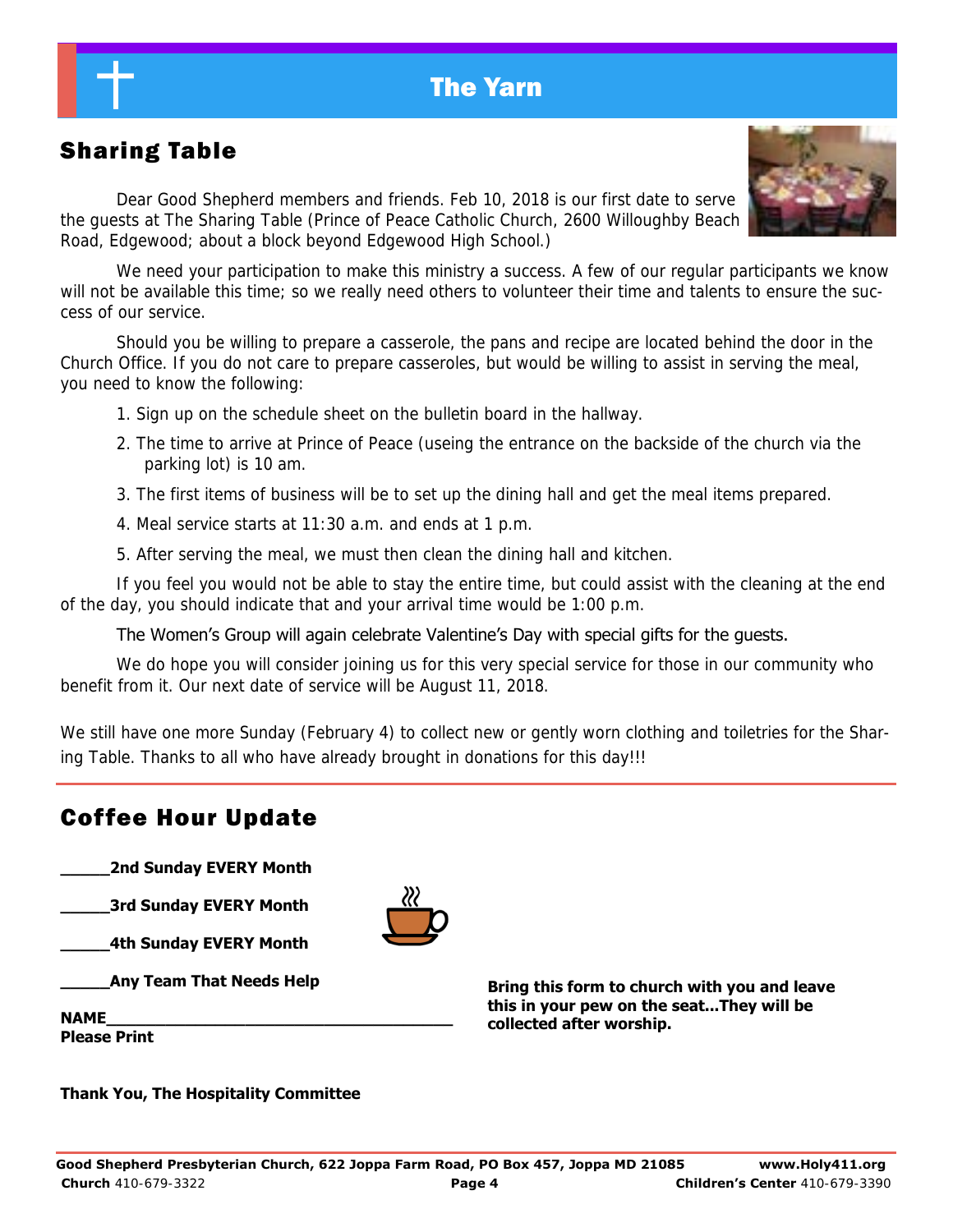## Furniture Ministry

Found in Faith Ministries is moving! This furniture ministry, providing furniture, linens, lamps, and so much more to those in need in Harford County, has just signed on for a new warehouse in the old Joppatowne post office. They need to move their current inventory from Bel Air United Methodist Church to their new warehouse.

Calling all pickup trucks, drivers, and folks available to move furniture - please come on Saturday, February 10th, 9:30 am until finished, at Bel Air Methodist Church.

For more information, call Found in Faith at 443-519-2464.

# Shepherd's Kids





# Session Highlights: January 2018

In an effort to keep the congregation informed of what's going on at Session meetings, we are committing to reporting on each meeting. Church members are always welcome at Session meetings, which are held on the second Thursday of each month at 7:00.

Upcoming church meetings:

- FEB 4 Congregational Meeting: Directly after the service, we will remain in the sanctuary for a 15-20 minute business meeting.
- FEB 11- Congregational Gathering. This will be the last gathering and focuses on our future missions, needs and wants. We will have lunch and gather to discuss our future.
- Church Budget: The 2017 budget balanced out and the 2018 proposed budget income and expenditures balance. There has been about a 5% increase in pledges for 2018.
- Session approved increasing tuition at the Childcare Center by \$5.00. A five dollar increase is normally agreed to annually.

The church rolls were reviewed and culled. Good Shepherd officially has 74 members plus many non-members who attend or participate in activities regularly.

|                | Ushers: |                                               | <b>Tellers:</b>               | <b>Readers:</b> |
|----------------|---------|-----------------------------------------------|-------------------------------|-----------------|
| <b>Ushers</b>  | Feb. 4  | Petnic, Workman                               | Bohns, Kent                   | D. Barr         |
| <b>Tellers</b> |         | Feb. 11 Tich, McKemy, Morgan                  | Starke, Webster               | S. Baranowski   |
|                |         | Feb. 18 Douglas, Webster, Starke Pfoutz, Tich |                               | K. Young        |
| <b>Readers</b> |         | Feb. 25 Maas, Wronowski                       | PreVatte, Workman C. PreVatte |                 |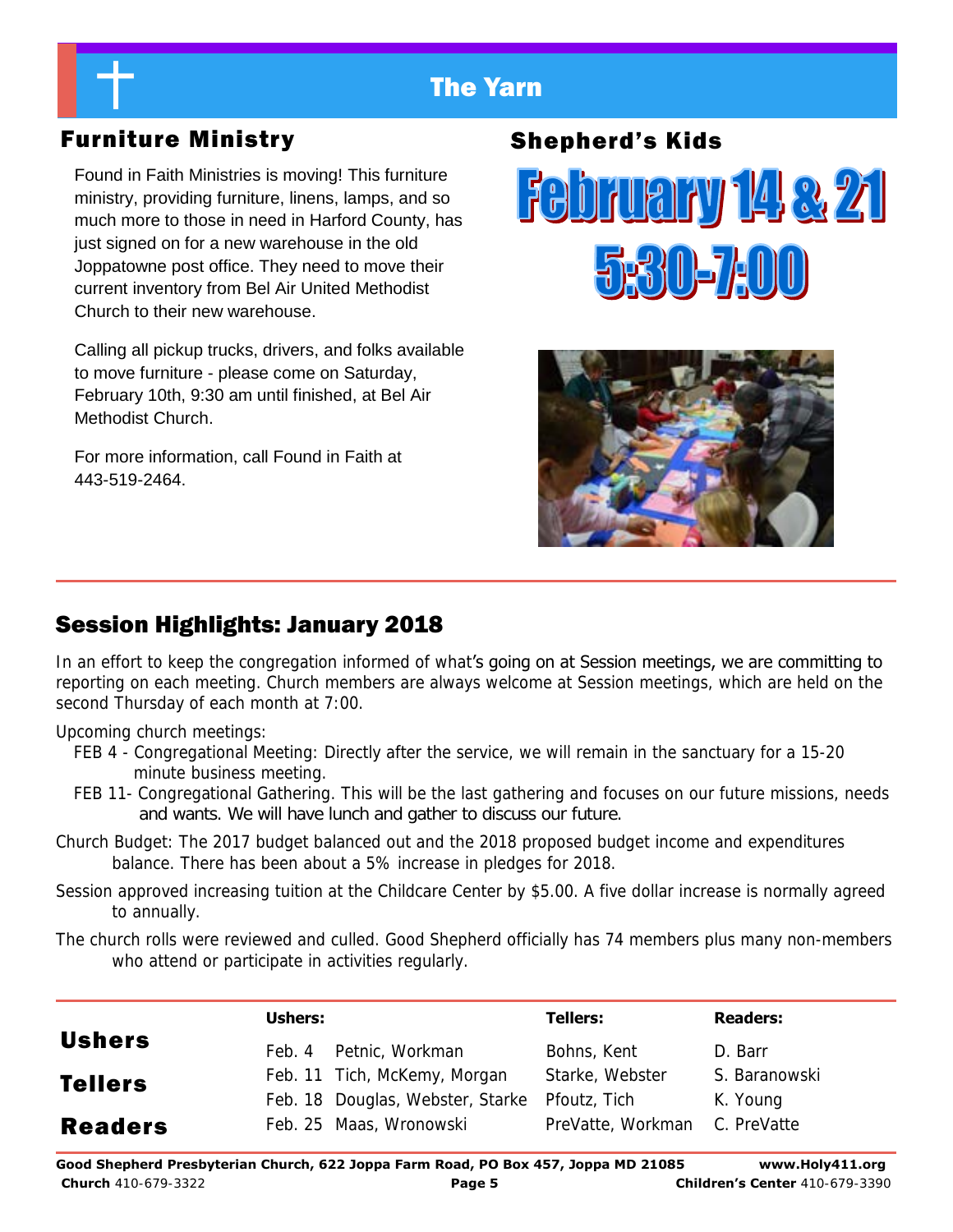## Coffee for Our Parents

We continue serving our parents coffee and donuts as they drop off their children for our Children's Center. This is our way of saying:"Thanks for allowing us the opportunity to care for and nurture your children." We are also providing them with information about our church and what we offer our community.

Thanks to Jane and Gary Workman, Elaine Tich, and Norma Webster for taking care of January. A very special thank you to Jim and Jeanette Petnic, who set everything up. It's an early morning with a 5:30 A.M. start, but you are done by 9:30 and the parents are appreciative as they rush though in an effort to get to work on time. If you or your committee would like to volunteer for a future month, see Dorothy or Farrell. This is truly an energizing way to meet and share our good work with others.

## So Many to Thank

I am still amazed at how God works in our lives. I thank God for that lucky morning that I first attended worship at Good Shepherd and Daris announced the organist position. You have all been a blessing in my life from day one.

So many people said thank you for the Christmas backdrop, but so many more were a part of making it happen. It all started with Wayne Douglas hanging the aluminum cork strips that allowed for the hanging of the lights and fabric. Chris Bohns was at my side when we started installing everything. Jane, Gary, Jim, Wayne, and Joan were there to put up the tree and greens. The women came together to decorate the tree - with Jane and her wonderful eye for matching colors and creating unity in design. Everyone is always so willing and joyful as we do God's work.

Our choir works so hard at every rehearsal. They willingly give of their time learning new music to keep worship exciting and meaningful. They make every Wednesday night a joyful celebration. And Edie, how could we do anything without Edie? She looks at each piece of music and says okay, no matter how difficult. She is kind and ever so generous with her time. Pastor Jeanne is such a wonderful addition to our choir and the planning of music. I also give thanks that she went with Edie and me on Christmas Eve to sing in Piney Grove UMC's choir as we played the music for that late-night service. The poinsettias given in honor of the choir and me, what a kind gesture, thank you Bill and Gert.

After Christmas, I had hernia surgery, and the out pouring of kindness was amazing, from cards to texts, to phone calls. The Woman's Group sent me a lovely card created and signed by each. Dorothy made sure I was okay every day and was ready to bring me food and anything I might need. Dave Burns stopped by with treat, making sure I was doing okay. The love was amazing.

I give thanks for the Good Shepherd Family!

E. Farrell Maddox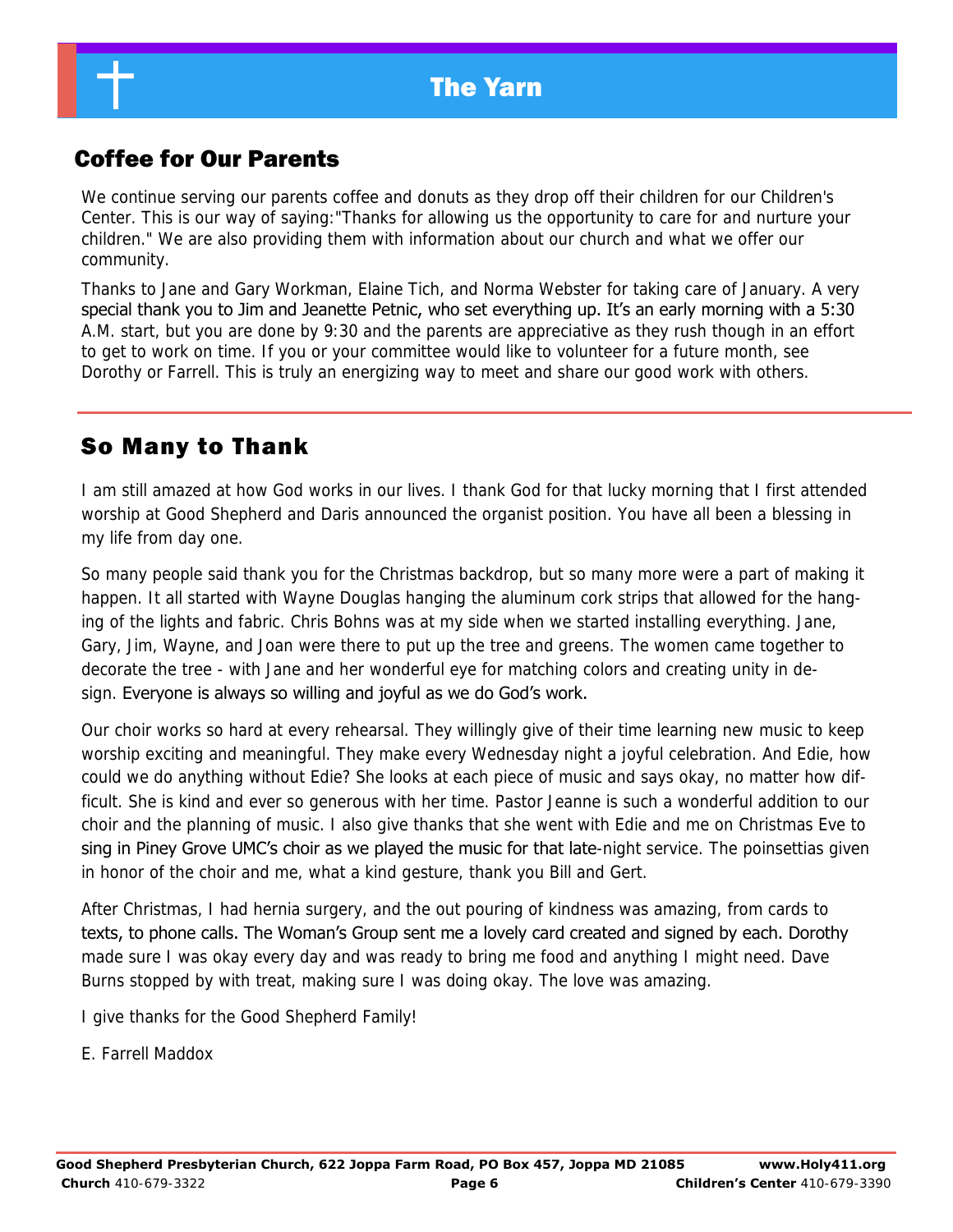## Facilities Committee Needs Your Help!!

The Facilities Committee could use some help with the many needs of the Church including the Children's Center! You don't have to join the Committee, unless of course you wish to do so, however we would greatly appreciate your help with putting down ice melt on slick mornings to help keep the Children's Center and the Church Offices open for business, or just stopping by the Church in the evenings or mornings to ensure no one is starting fires or vandalizing the Church property. In the Spring we will be mulching and planting shrubs. There is also mowing and trimming in the Spring and Summer or simple building repairs throughout the year.



There are any number of opportunities to be of assistance. Please think about it and if you are ready, willing, and able to help out, see any of the Committee Members which includes Jim Petnic, Mike McKemy, Mike Bohns, Dorothy Burns, Ellie Pfoutz, Wayne Douglas or Gary Workman.

The Committee thanks you in advance for your consideration.

Blessings, The Facilities Committee

#### Deacons

A belated Happy New Year to all! Your Deacons have been planning a few church events. We want you to mark your calendar and save the dates.

#### **SAVE THE DATE**

Sunday, February 25th, Movie Night, featuring, **"The Shack"** 

 Saturday, March 31st, Annual Easter Egg Hunt (small prize items and candy will be collected)

Saturday, May 12th, Second Annual Spring Fling



 Movie Night, featuring, "The Shack." The movie centers around a grieving man who receives a personal invitation to meet with God at a place called "The Shack." We will gather at 5:00 p.m., upstairs in the social hall. A movie theater setting, with hot dogs, popcorn, soft pretzels, nachos and drinks. If you wish to bring your favorite chair, please do. Note: child care will be provided, and Ashley will be planning a activity for the children. Hope to see you there! Bring a friend too.

 Redner's Tapes - For those not aware, this collection of receipts benefits our Food Pantry. In order for the church to receive credit, the tapes must reflect a Redner's card number. If you want your receipts to count, please sign up for a card at the store, and then deposit the tapes in the box outside the sanctuary.

 Jeanette Petnic is the person to see if you have any questions. Jeanette introduced this program many years ago, and does a fabulous job!

#### **CARES & CONCERNS**

Do you know of anyone needing a call, a card, a visit? Please contact Elaine Tich. Elaine will reach out accordingly.

**Good Shepherd Presbyterian Church, 622 Joppa Farm Road, PO Box 457, Joppa MD 21085 www.Holy411.org Church** 410-679-3322 **Page 7 Children's Center** 410-679-3390